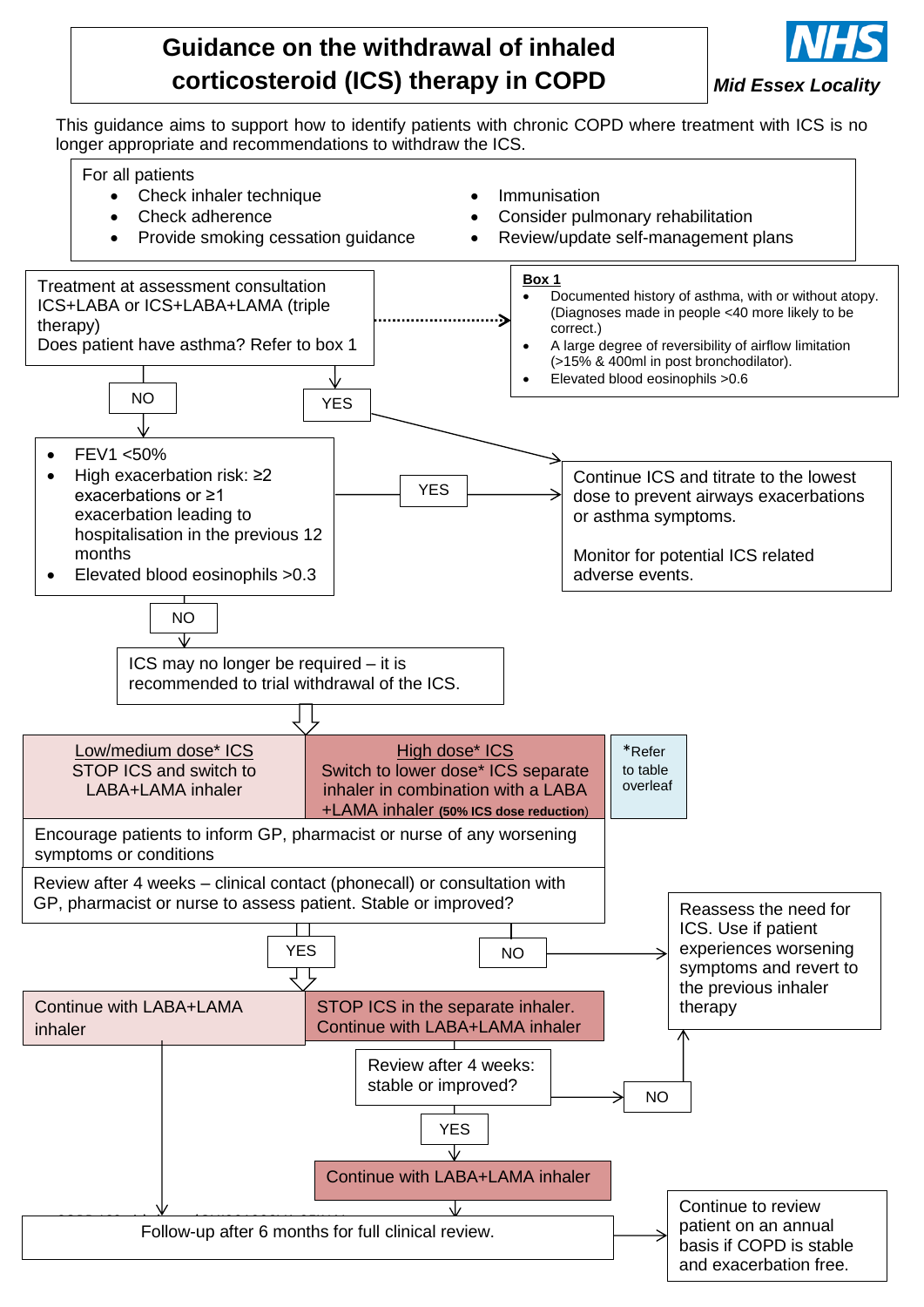

| ICS dose switch guidance - low dose ICS                                                                                              |                                                                                       |  |
|--------------------------------------------------------------------------------------------------------------------------------------|---------------------------------------------------------------------------------------|--|
| Current treatment (LABA+ICS inhaler)                                                                                                 | Switch to                                                                             |  |
| Seretide Accuhaler® 250<br>Fluticasone/salmeterol 250/50 mcg<br>1 puff twice a day                                                   | LABA+LAMA - Anoro® Ellipta<br>Umeclidinium 55micrograms<br>+ vilanterol 22 micrograms |  |
|                                                                                                                                      | 1 inhalation ONCE a day                                                               |  |
| <b>MDI</b>                                                                                                                           | LABA+LAMA - Spiolto® Respimat                                                         |  |
|                                                                                                                                      | Tiotropium 2.5microgram +<br>olodaterol 2.5microgram<br>2 puffs ONCE a day            |  |
| Flutiform <sup>®</sup> 125<br>Fostair <sup>®</sup>                                                                                   |                                                                                       |  |
| (fluticasone<br>(beclometasone/<br>125micrograms                                                                                     |                                                                                       |  |
| formoterol 100/6 mcg)<br>+ formoterol 5micrograms)<br>2 puffs twice a day<br>2 puffs twice a day                                     |                                                                                       |  |
| Relvar <sup>®</sup> Ellipta                                                                                                          | LABA+LAMA - Anoro® Ellipta                                                            |  |
|                                                                                                                                      |                                                                                       |  |
| Fluticasone/vilanterol 92/33mcg<br>1 puff ONCE a day                                                                                 | Umeclidinium 55micrograms<br>+ vilanterol 22 micrograms<br>1 inhalation ONCE a day    |  |
| Symbicort <sup>®</sup> Turbohaler                                                                                                    | LABA+LAMA - Anoro® Ellipta                                                            |  |
| Budesonide/<br>Budesonide/<br>formoterol<br>formoterol<br>400/12 mcg<br>200/6 mcg<br>1 puff twice a<br>2 puffs twice a<br>day<br>day | Umeclidinium 55micrograms<br>+ vilanterol 22 micrograms<br>1 inhalation ONCE a day    |  |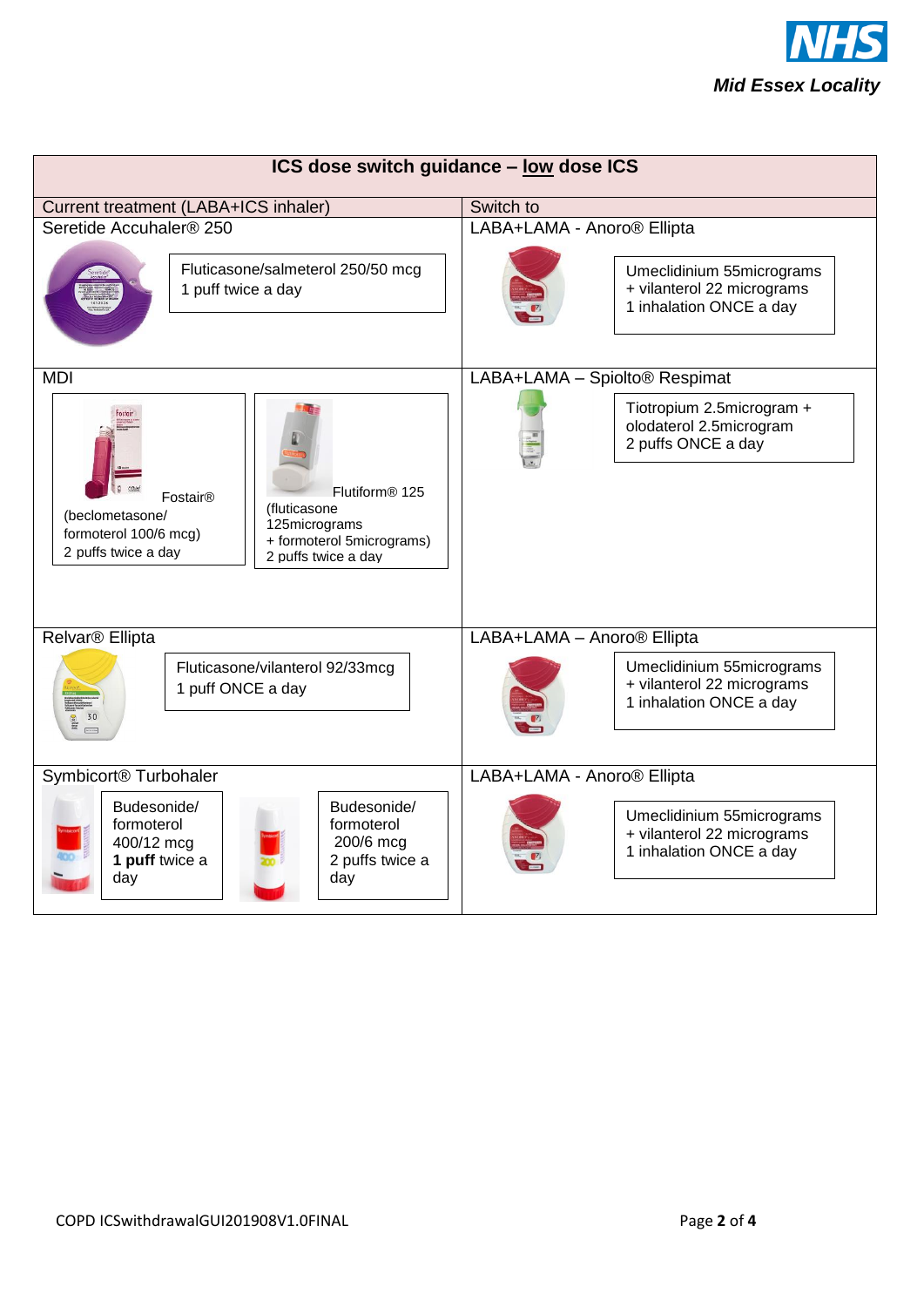

| ICS dose switch guidance -High dose ICS                                                        |                                                                                          |                               |                                                                                    |
|------------------------------------------------------------------------------------------------|------------------------------------------------------------------------------------------|-------------------------------|------------------------------------------------------------------------------------|
| Current treatment (LABA+ICS inhaler)                                                           |                                                                                          | Switch to                     |                                                                                    |
| Symbicort <sup>®</sup> Turbohaler                                                              |                                                                                          | LABA+LAMA - Anoro® Ellipta    |                                                                                    |
| 400/12mcg                                                                                      | Budesonide/formoterol<br>2 puffs twice a day                                             |                               | Umeclidinium 55micrograms<br>+ vilanterol 22 micrograms<br>1 inhalation ONCE a day |
|                                                                                                |                                                                                          | (off label use)               | PLUS lower dose ICS - Pulmicort® 200 turbohaler                                    |
|                                                                                                |                                                                                          |                               | Budesonide 200mcg<br>2 puffs twice a day                                           |
|                                                                                                |                                                                                          |                               |                                                                                    |
| Seretide Accuhaler® 500                                                                        |                                                                                          | LABA+LAMA - Anoro® Ellipta    |                                                                                    |
| 1 puff twice a day                                                                             | Fluticasone/salmeterol 500/50mcg                                                         |                               | Umeclidinium 55micrograms<br>+ vilanterol 22 micrograms<br>1 inhalation ONCE a day |
|                                                                                                |                                                                                          | label use)                    | PLUS lower dose ICS - Flixotide® accuhaler 250 (off                                |
|                                                                                                |                                                                                          |                               | Fluticasone 250micrograms<br>1 puff twice a day                                    |
|                                                                                                |                                                                                          |                               |                                                                                    |
| eretide 250                                                                                    |                                                                                          | LABA+LAMA - Spiolto® Respimat | Tiotropium 2.5microgram +<br>olodaterol 2.5microgram<br>2 puffs ONCE a day         |
| Seretide® evohaler<br>Combisal® 250<br>250<br>Fluticasone/salmeterol<br>Fluticasone/salmeterol |                                                                                          | label use)                    | PLUS lower dose ICS - Flixotide® evohaler 125 (off                                 |
| 250/25mcg<br>2 puffs twice a day                                                               | 250/25mcg<br>2 puffs twice a day                                                         |                               | Fluticasone 125micrograms                                                          |
|                                                                                                |                                                                                          |                               | 2 puffs twice a day                                                                |
|                                                                                                |                                                                                          |                               |                                                                                    |
| Sirdupla® 250<br>Fluticasone/salmeterol<br>250/25mcg<br>2 puffs twice a day                    | Flutiform <sup>®</sup> 250<br>Fluticasone/salmeterol<br>250/25mcg<br>2 puffs twice a day |                               |                                                                                    |